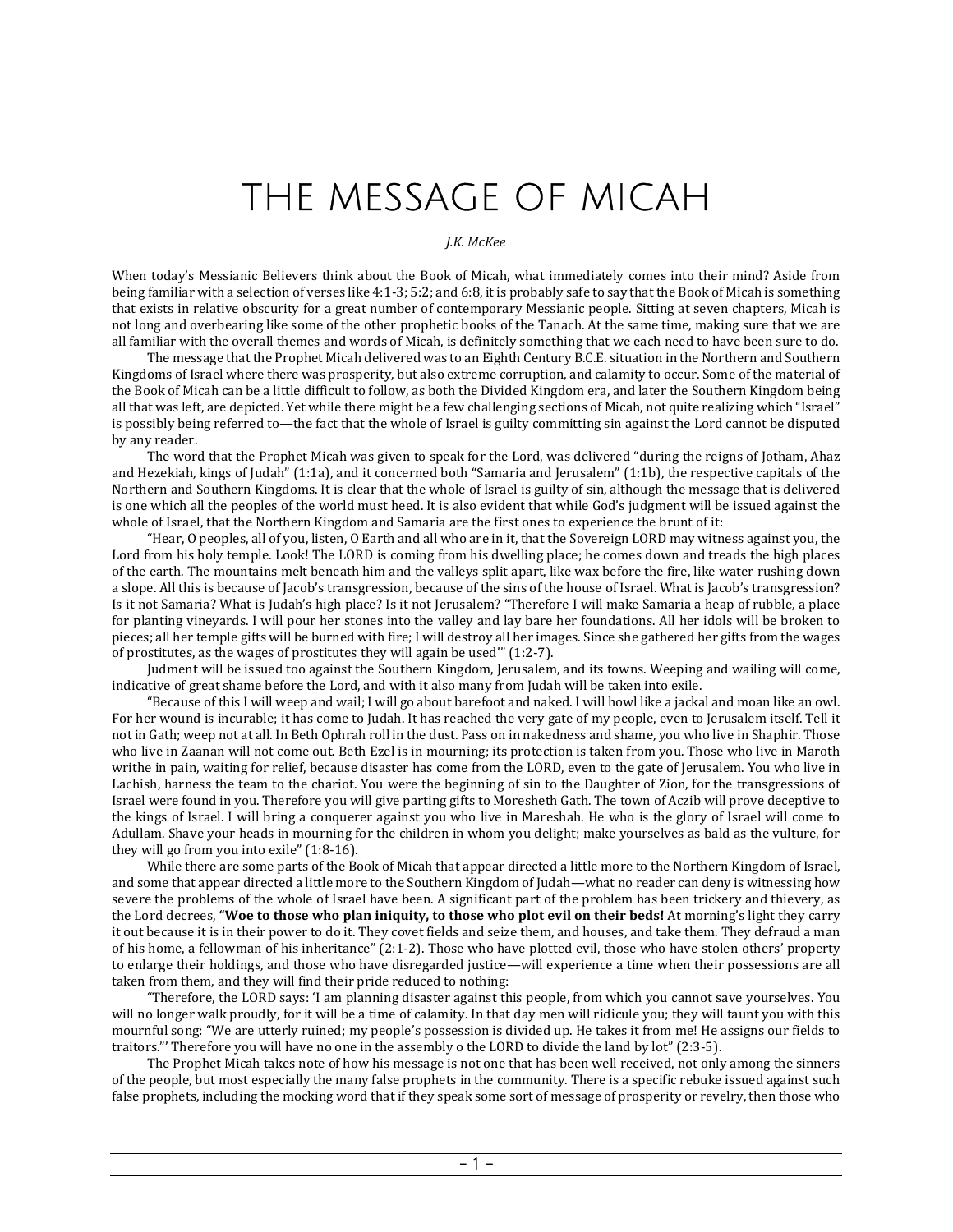would hear such false prophets absolutely deserve them:

"'Do not prophesy,' their prophets say. 'Do not prophesy about these things; disgrace will not overtake us.' Should it be said, O house of Jacob: 'Is the Spirit of the LORD angry? Does he do such things?' Do not my words do good to him whose ways are upright? Lately my people have risen up like an enemy. You strip off the rich robe from those who pass by without a care, like men returning from battle. You drive the women of my people from their pleasant homes. You take away my blessing from their children forever. Get up, go away! For this is not your resting place, because it is defiled, it is ruined, beyond all remedy. **If a liar and deceiver comes and says, 'I will prophesy for you plenty of wine and beer,' he would be just the prophet for this people!"** (2:6-11).

In spite of the judgment to come to the whole of Israel, and the incumbent sins that have been identified and denounced, there will be a future time when the Lord promises to gather all of the remnant of Israel, like sheep being brought to a pasture:

"I will surely gather all of you, O Jacob; I will surely bring together the remnant of Israel. I will bring them together like sheep in a pen, like a flock in its pasture; the place will throng with people. One who breaks open the way will go up before them; they will break through the gate and go out. Their king will pass through before them, the LORD at their head" (2:12-13).

A theme often witnessed throughout the Prophets of the Tanach is that while God's people have committed sin, and that they will be judged for such sin—a future restoration is also promised. Micah still has words to deliver to Ancient Israel for offenses committed. While all of the people are surely guilty of something to one degree or another, the leaders of Israel receive a definite indictment against them for loving evil and harming the people who they were to presumably serve:

"Then I said, 'Listen, you leaders of Jacob, you rulers of the house of Israel. **Should you not know justice, you who hate good and love evil; who tear the skin from my people and the flesh from their bones; who eat my people's flesh, strip off their skin and break their bones in pieces; who chop them up like meat for the pan, like flesh for the pot?'** Then they will cry out to the LORD, but he will not answer them. At that time he will hide his face from them because of the evil they have done" (3:1-4).

False prophets too will receive a scathing word against them, particularly in terms of them crying that peace will be present, when it surely will not be. While the false prophets say that Israel will not be harmed, the reality is that even Jerusalem will fall. Not to be overlooked is how such false prophets invoke the authority of the Lord for their misguided utterances:

"This is what the LORD says: 'As for the prophets who led my people astray, if one feeds them, they proclaim "peace"; if he does not, they prepare to wage war against him. Therefore night will come over you, without visions, and darkness without divination. The sun will set for the prophets, and the day will go dark for them. The seers will be ashamed and the diviners disgraced. They will all cover their faces because there is no answer from God.' But as for me, I am filled with power, with the Spirit of the LORD, and with justice and might, to declare to Jacob his transgression, to Israel his sin. Hear this, you leaders of the house of Jacob, you rulers of the house of Israel, who despise justice and distort all that is right; who build Zion with bloodshed, and Jerusalem with wickedness. Her leaders judge for a bribe, her priests teach for a price, and her prophets tell fortunes for money. **Yet they lean upon the LORD and say, 'Is not the LORD among us? No disaster will come upon us.'** Therefore because of you, Zion will be plowed like a field, Jerusalem will become a heap of rubble, the temple hill a mound overgrown with thickets" (3:5-12).

Even with Jerusalem foretold to fall, because of the sin of the people, a great time of restoration—which will inaugurate an era of global peace and prosperity—is also foretold. **Micah 4:1-3** (cf. Isaiah 2:2-4) is a widely known prophetic oracle, that has not only become part of the traditional liturgy of the *Shabbat* service in the Jewish Synagogue, but has been widely promoted by Christians wanting to emphasize the need for peace in the world via the power of the gospel:

**"In the last days the mountain of the LORD's temple will be established as chief among the mountains; it will be raised above the hills, and peoples will stream to it. Many nations will come and say, 'Come, let us to go up to the mountain of the LORD, to the house of the God of Jacob. He will teach us his ways, so that we may walk in his paths.' The law will go out from Zion, the word of the LORD from Jerusalem. He will judge between many peoples and will settle disputes for strong nations far and wide. They will beat their swords into plowshares and their spears into pruning hooks. Nation will not take up sword against nation, nor will they train for war anymore.** Every man will sit under his own vine and under his own fig tree, and no one will make them afraid, for the LORD Almighty has spoken" (4:1- 4).

The observation made is that "All the nations may walk in the name of their gods; we will walk in the name of the LORD our God for ever and ever" (4:5). While there will be a time in the Last Days when sinners of the Earth will be judged for their idolatry, serving other gods, the people of Israel and those from the nations who stream to Israel, will know the Lord and follow His Instruction. The restoration that will come to what Israel had lost will be most glorious, as the exile will be over, strength will come back, and the Lord will reign over His people forever. Whether it be calamity and catastrophe brought about by the Assyrian exile or the Babylonian exile, the Lord's plan for His people will prevail:

"'In that day,' declares the LORD, 'I will gather the lame; I will assemble the exiles and those I have brought to grief. I will make the lame a remnant, those driven away a strong nation. The LORD will rule over them in Mount Zion from that day and forever. As for you, O watchtower of the flock, O stronghold of the Daughter of Zion, the former dominion will be restored to you; kingship will come to the Daughter of Jerusalem.' Why do you now cry aloud—have you no king? Has your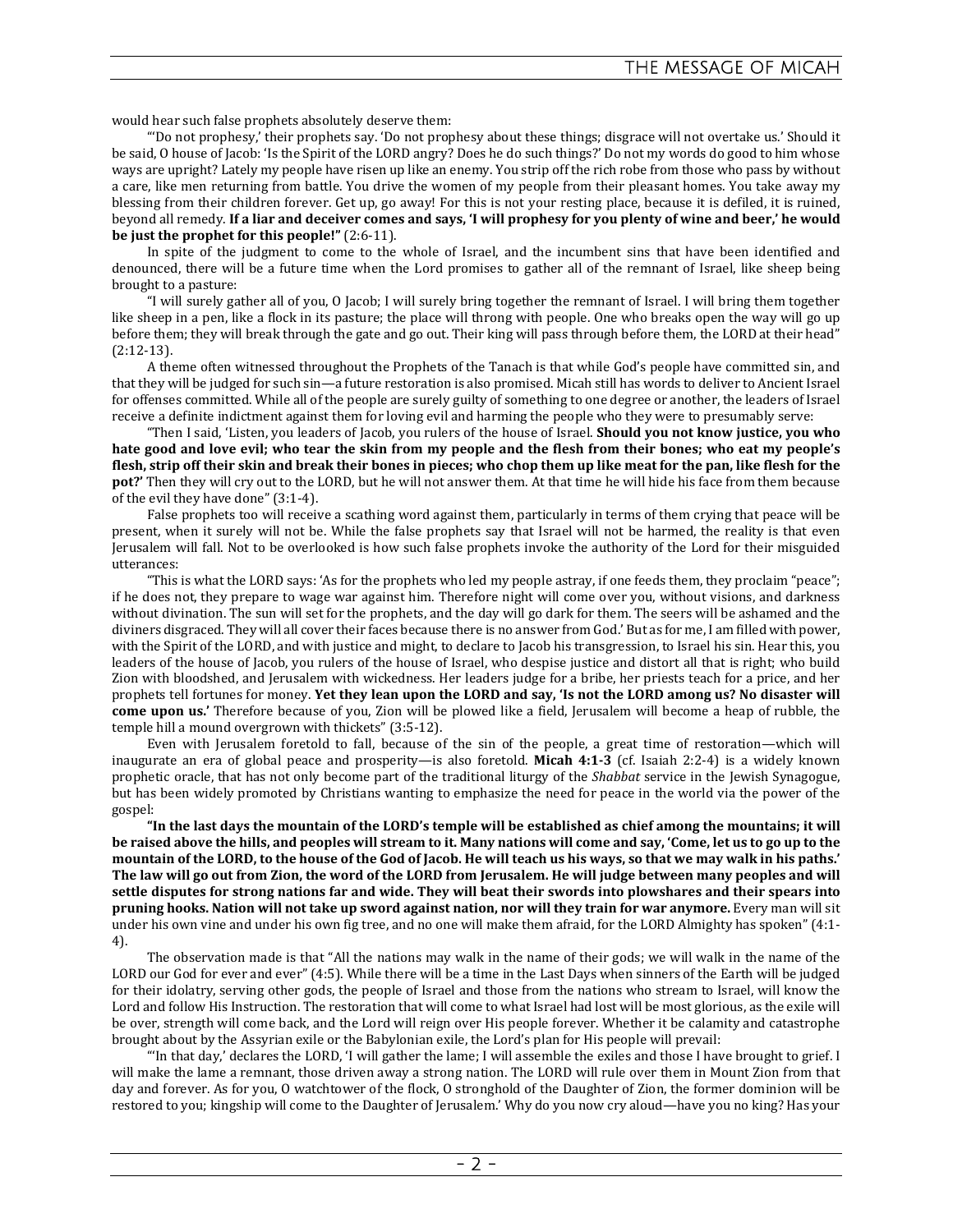counselor perished, that pain seizes you like that of a woman in labor? Writhe in agony, O Daughter of Zion, like a woman in labor, for now you must leave the city to camp in the open field. You will go to Babylon; there you will be rescued. There the LORD will redeem you out of the hand of your enemies. But now many nations are gathered against you. They say, 'Let her be defiled, let our eyes gloat over Zion!' But they do not know the thoughts of the LROD; they do not understand his plan, he who gathers them like sheaves to the threshing floor. Rise and thresh, O Daughter of Zion, for I will give you horns of iron; I will give you hoofs of bronze and you will break to pieces many nations.' You will devote their ill-gotten gains to the LORD, their wealth to the Lord of all the earth" (4:6-13).

Probably one of the most well-known words in the entire Book of Micah, especially for Christian readers who tend to read the Old Testament for prophetic oracles about the coming of Jesus, is seen in the midst of prophecies about the restoration of Israel. **Micah 5:2**, in particular, is quoted in Matthew 2:6, and likely alluded to in John 7:42, speaking of one who will come forth from Bethlehem to rule over Israel:

"Marshal your troops, O city of troops, for a siege is laid against us. They will strike Israel's ruler on the cheek with a road. **'But you, Bethlehem Ephratah, though you are small among the clans of Judah, out of you will come for me one who will be ruler over Israel, whose origins are from of old, from ancient times.' Therefore Israel will be abandoned until the time when she who is in labor gives birth and the rest of his brothers return to join to the Israelites. He will stand and shepherd his flock in the strength of the LORD, in the majesty of the name of the LORD his God. And they will live securely, for then his greatness will reach to the ends of the earth. And he will be their peace"** (5:1- 5a).

We should not doubt the fact that the arrival of Yeshua the Messiah on the scene in the First Century, was a major step forward in seeing the eventual fulfillment of a major prophetic word like this come to complete fruition. Yeshua was born in Bethlehem, a small town in Judah, and "His goings forth are from long ago, from the days of eternity" (5:2, NASU), representative of His pre-existence and Divinity. Yet the expectation that this Ruler will arrive to restore all of Israel, cannot leave out the fact that Micah's message is rooted within the events of the Eighth Century B.C.E. While there will be a scattering of Israel among the nations, as God's people are restored, imperial powers like Assyria will fall before Him. Various pre-millennial readers have viewed this from the perspective that those who were raised up by God to judge a sinful Israel, will themselves be judged by Israel subsequent to the Millennium and the establishment of the Messianic Kingdom:

"When the Assyrian invades our land and marches through our fortresses, we will raise against him seven shepherds, even eight leaders of men. They will rule the land of Assyria with the sword, the land of Nimrod with a drawn sword. He will deliver us from the Assyrian when he invades our land and marches into our borders. The remnant of Jacob will be in the midst of many peoples like dew from the LORD, like showers on the grass, which do not wait for man or linger for mankind. The remnant of Jacob will be among the nations, in the midst of many peoples, like a lion among the beasts of the forest, like a young lion among flocks of sheep, which mauls and mangles as it goes, and no one can rescue. Your hand will be lifted up in triumph over your enemies, and all your foes will be destroyed" (5:5b-9).

At the same time, as Israel is fully restored, the need for Israel to actually possess armaments will no longer be present. As the nations are judged, there will be a final purge of sin from Israel, and its weapons of war and war centers will turn to complete reliance upon God:

"'In that day,' declares the LORD, 'I will destroy your horses from among you and demolish your chariots. I will destroy the cities of your land and tear down all your strongholds. I will destroy your witchcraft and you will no longer cast spells. I will destroy your carved images and your sacred stones from among you; you will no longer bow down to the work of your hands. I will uproot from among you your Asherah poles and demolish your cities. I will take vengeance in anger and wrath upon the nations that you not obeyed me'" (5:10-15).

The remaining three out of four oracles classifiable in the remainder of the Book of Micah are not positive. One of the most frequently-quoted admonitions from this text, **Micah 6:8**, appears within a litany of accusations against Israel. While God delivered the people from Egyptian servitude, and they were led in the wilderness by Moses and Aaron, and they have experienced His righteousness—some thought was present from Micah's audience that God might be appeased only by presenting various offerings before Him. What is required by the Lord is not various material offerings, but a change of moral and ethical behavior:

"Listen to what the LORD says: 'Stand up, plead your case before the mountains; let the hills hear what you have to say. Hear, O mountains, the LORD's accusation; listen, you everlasting foundations of the earth. For the LORD has a case against his people; he is lodging a charge against Israel. My people, what have I done to you? How have I burdened you? Answer me. I brought you up out of Egypt and redeemed you from the land of slavery. I sent Moses to lead you, also Aaron and Miriam. My people, remember what Balak king of Moab counseled and what Balaam son of Beor answered. Remember *your journey* from Shittim to Gilgal, that you may know the righteous acts of the LORD.' With what shall I come before the LORD and bow down before the exalted God? Shall I come before him with burnt offerings, with calves a year old? Will the LORD be pleased with thousands of rams, with ten thousand rivers of oil? Shall I offer my firstborn for my transgression, the fruit of my body for the sin of my soul? **He has showed you, O man, what is good. And what does the LORD require of you? To act justly and to love mercy and to walk humbly with your God"** (6:1-8).

The sins that have truly offended the Lord are then detailed. They include acquiring ill-gotten gains, being dishonest and violent, and seeking to save up various possessions. Yet the prophetic observation is that those who have acquired these things will not be able to benefit from them. Of particular importance is how the sin of Israel is compared to that of the House of Omri, which produced Ahab and Jezebel. 6:9-16 can certainly be applied to those of both the Northern and